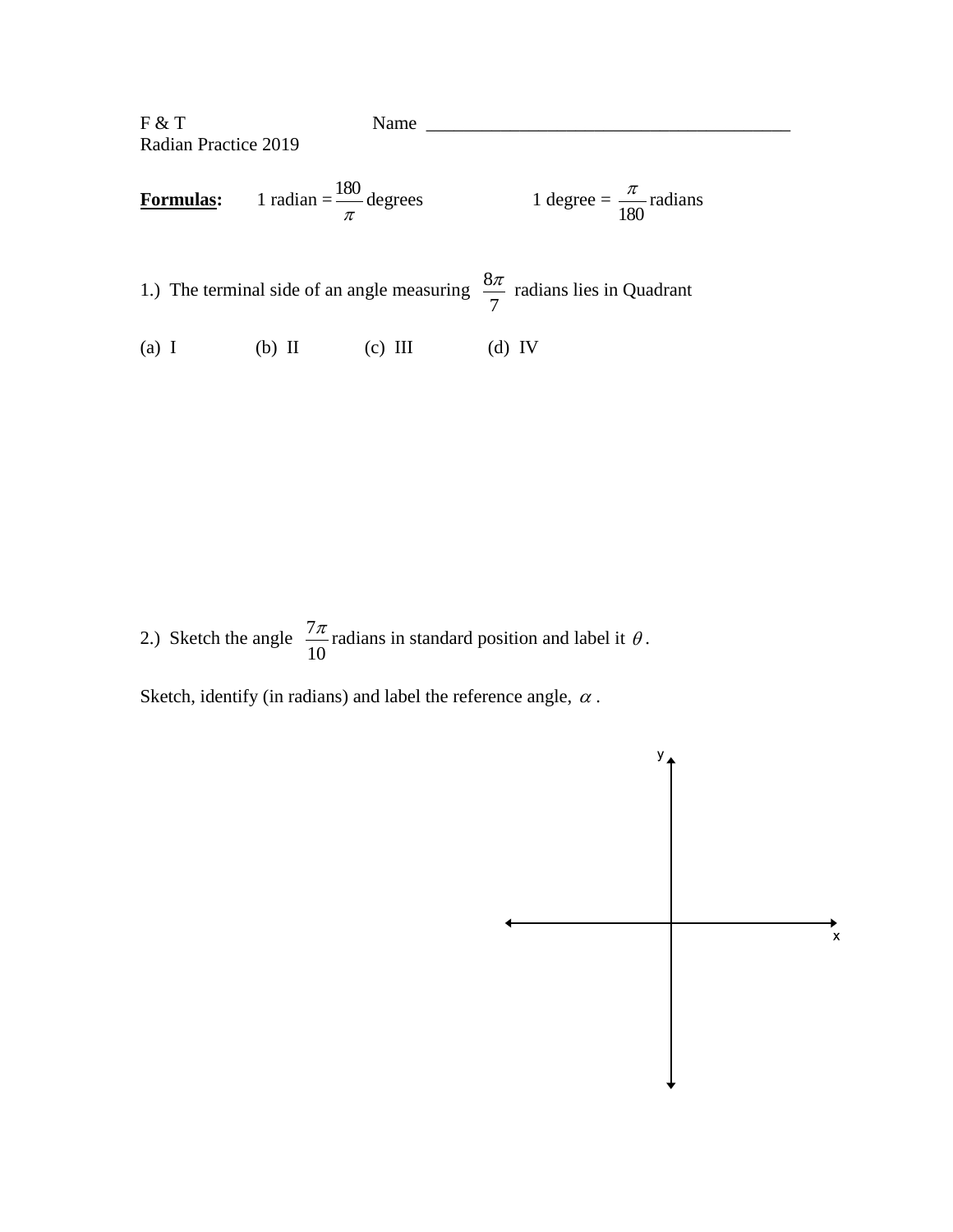Find the EXACT value of the function.

3.) cot 
$$
\frac{2\pi}{3}
$$
 4.) sin  $\frac{5\pi}{4}$  5.) sec  $\frac{\pi}{2}$ 

6.) Express 130° in radian measure.

7.) An angle of 4 radians is equivalent to how many degrees? [Round to the *nearest degree*.]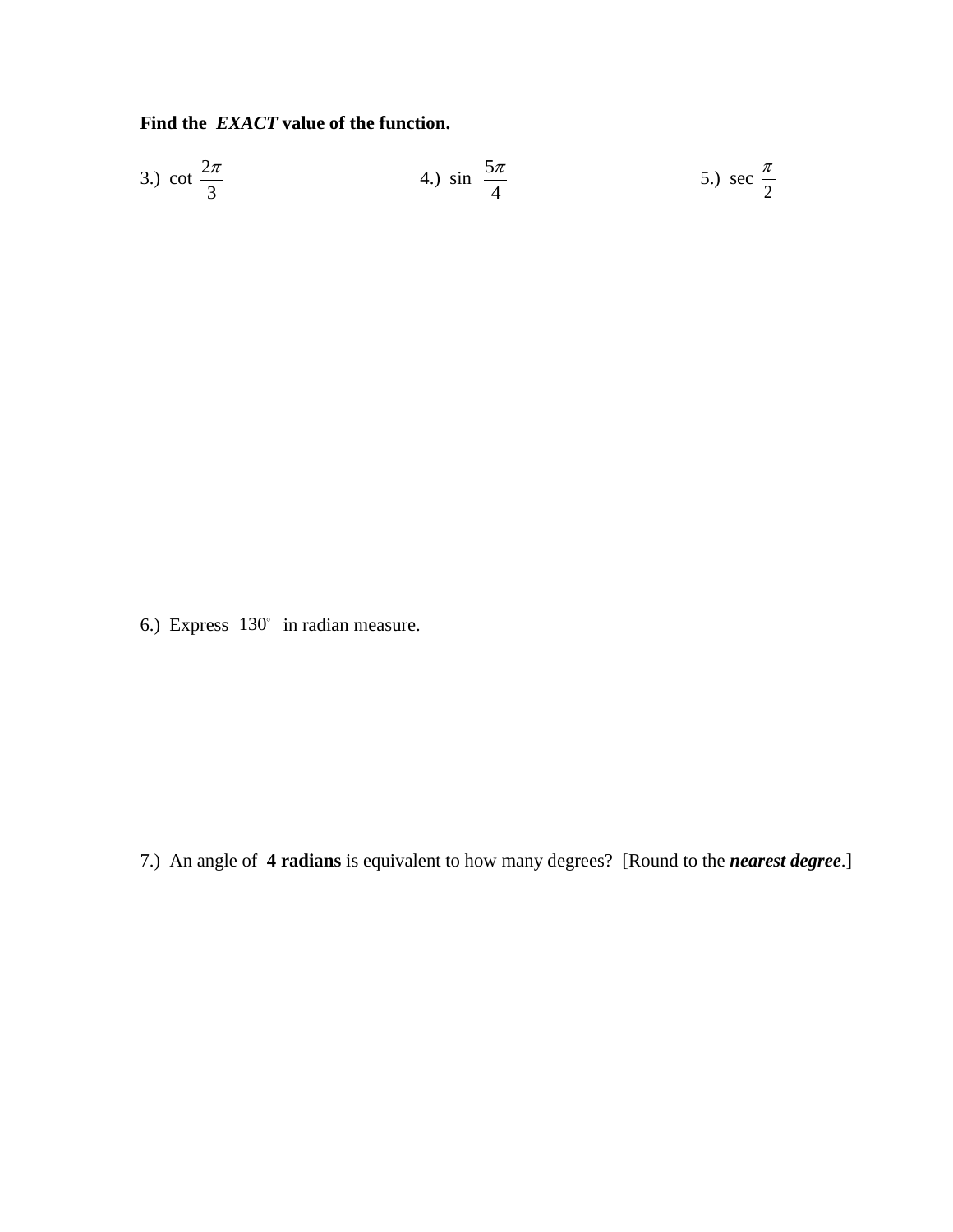